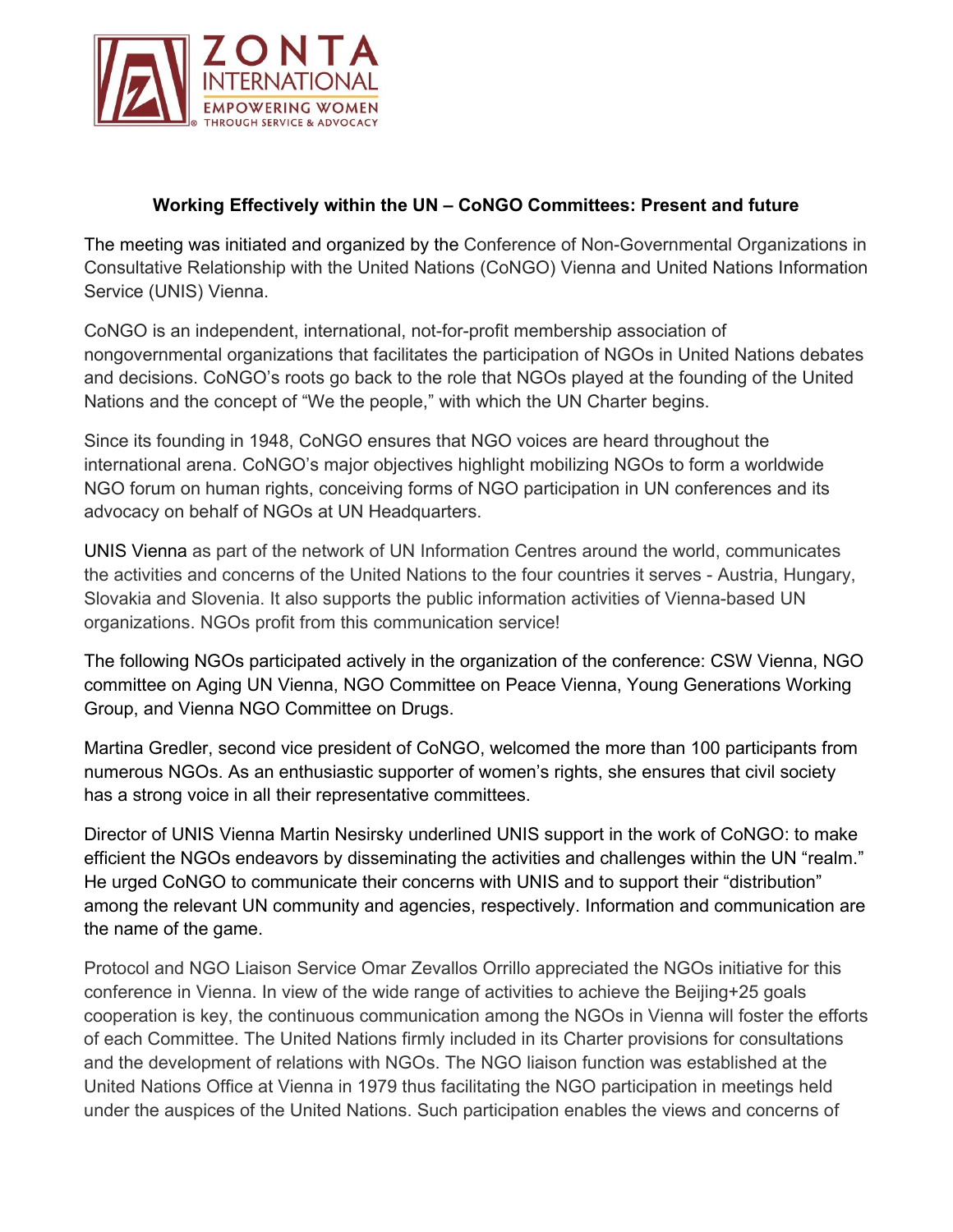civil society to be reflected and addressed in the decisions of the United Nations intergovernmental process.

Ilona Graenitz, chair of the NGO Committee on Sustainable Development, underlined that the stand-alone Sustainable Development Goal on gender equality represent the prerequisite for Sustainable Development as well as peace and respect for the environment. The crisis in the world can only be solved, when there is open and respectful cooperation between the UN and the Member States, and NGOs and civil society. Her key message concentrated to urge Member States to formulate binding statements that present concrete propositions to achieve the SDGs. In particular, she raised topics like "how can cities contribute to SDGs," "stop sealing the precious soil of our earth," "keep water running, keep it reliably clear for all mankind."

Jacqueline Stark, from the NGO Committee on Aging, pointed out not to lose aging out of focus, no matter whether older people represent either a relatively small or the majority group of the population. Most important, basically no discrimination in any respect. Elder abuse is common; it can be defined as "a single, or repeated act, or lack of appropriate action, occurring within any relationship where there is an expectation of trust which causes harm or distress to an older person." This global social issue affects the health and human rights of millions of older persons around the world. In summary, the challenge "Leave no one behind" includes elder people as well.

The Committee on Aging advocates on behalf of older persons' rights before the UN Commissions, promotes further integration of ageing issues into UN policies and programs and encourages Member States to include aging needs and rights in their policies. The NGO Committee on Ageing at the United Nations Vienna was constituted in 1981 on the occasion of the first UN World Assembly on Ageing in Vienna in 1982. That conference presented a milestone in the attention of the public, given the various issues connected with ageing. Sister Committees are at at the UN locations in Geneva and New York.

The Vienna NGO Committee in particular favors lifelong learning, including targeted educational activities for elder persons. Adequate measures need to be offered to strengthen elder persons position in order to keep them being part of the entire society!

Helga Kerschbaum, chair NGO Committee in Peace Vienna, mentioned the two relevant pillars to achieve PEACE: disarmament and peace education. Armament rises worldwide, including nuclear weapons. This development must change – mankind is longing for peace! Change is possible with adequate global peace education. Peace is fundamental, it is a mind setting. Start teaching children peace – not war! Children learn to apply peaceful actions; they are apt to accept nonaggressive skills and competences. Not only mothers are capable to educate, also fathers and grandparents are good teachers for children. Peace education goes well with gender equality.

NGO Committee on the Status of Women CSW Vienna, Laurie Richardson, commented energetically on the committee's main purpose: to facilitate the activities of its member organizations in promoting gender equality and the empowerment of women.

Richardson urged the NGOs to sign the written statements regarding Beijing+25 to be presented at CSW64 New York – "Staying Vigilant, Making a Better World for All." She reiterated on crucial aspects mentioned in the Beijing+25 statement: regarding CEDAW too few of the agreed standards have been achieved, women's rights are still under attack, compared to Beijing+20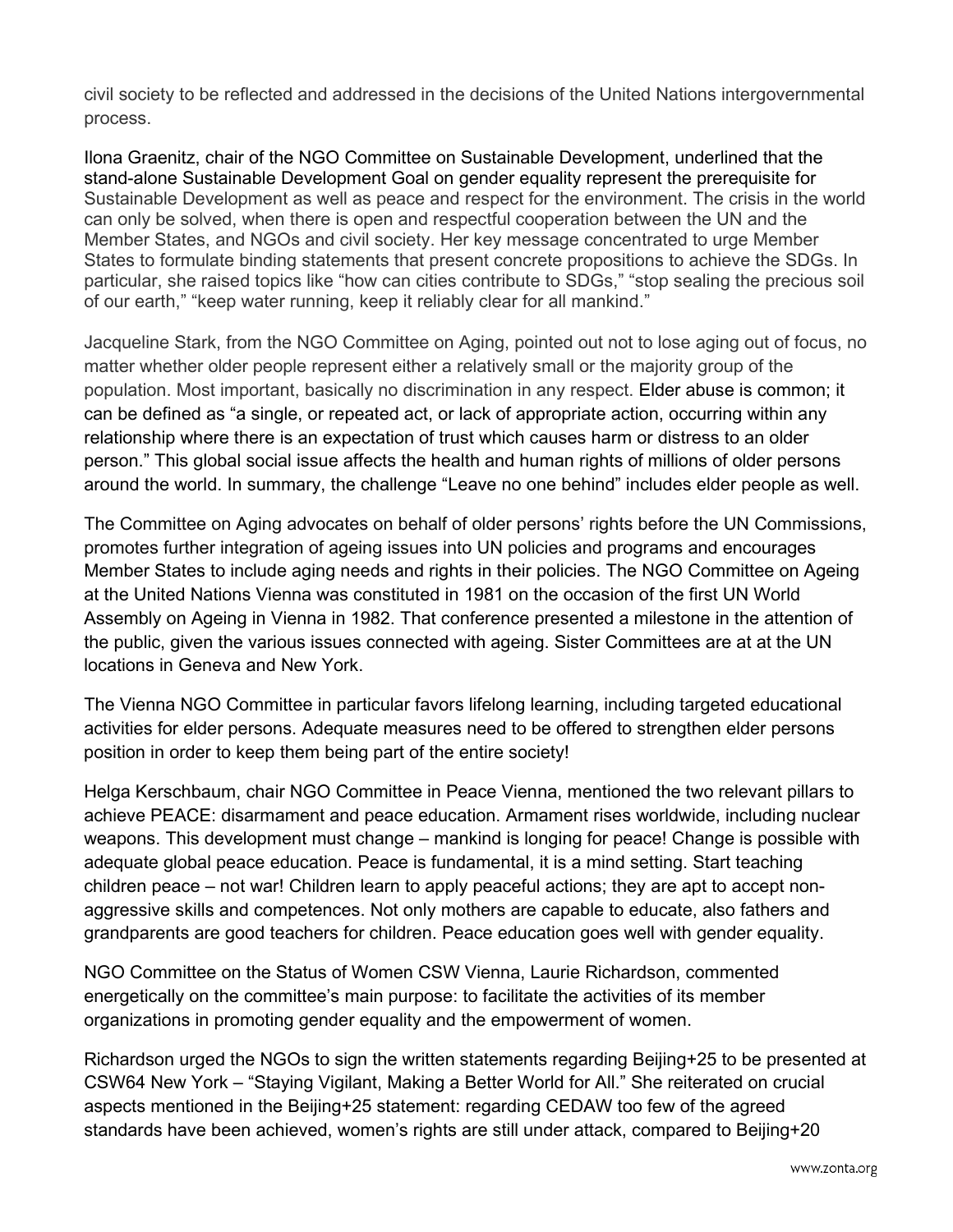significant push backwards are obvious. Though some indicators of gender equality have improved, progress on structural issues at the root of gender inequality are insufficient and undermine to achieve SDG 5. Currently, no country in the world is on target to achieve gender equality by 2030. In particular, more women must be active in decision making, more women need to conscientiously fill in politics. Women need to be visualized in public, official and social processes and structure.

The CSW NGO helps sharing expertise to achieve the SDGs dealing with women's human rights. To point out to a few of CSW NGO's projects the speaker referred to UNIDO the industrial development organization and IAEA using nuclear science and technology for peaceful purposes and to facilitate the transfer of technology and knowledge in a sustainable manner to Member States. Gender equality represents the basis for sustainable economic and social development, however to achieve stainable development more women need to hold publicly efficient positions.

NGO Committee on Drugs Chair Jamie Bridge vividly described the nature of the NGO CND. He underlined that the Committee comprises a wealth of quite different viewpoints, even contradictory opinions and experiences. The NGO's chair expressively stressed the importance to communicate among each other and to make every one's voice heard.

The NGO Committee on Drugs represents the vital link between civil society and UN agencies, promoting contacts and collaboration with the relevant international agencies, offices and fora. The Committee functions as liaison between NGOs, Civil Societies and UNODC, Vienna.

With the support of the Government of Canada the UNODC Prevention, Treatment and Rehabilitation Section is coordinating an informal consultative process with the aim of developing a handbook of best practices worldwide on this crucial issue.

Finally, the speaker drew the audience's attention to an upcoming event on stigmatization attitudes in January 2020 in order to learn more about the different points of view to this subject. It is known that illicit drug trade and usage is often caused by reasons other than addiction and abuse. In particular, women sell drugs to earn money to support their family. Poverty, lack of education, bad health conditions, discrimination, to name some of the important SDG, can lead to illegal narcotic drug use. Once this vicious circle is "closed" stigmatization by narcotic drug usage follows! On that background drugs relate to almost all SDGs, in particular, those SDGs where women are by majority affected.

The overall objective of the event is promoting non-stigmatized attitudes to ensure the availability of access to and delivery of health, care and social services for drug users. Again, with the support of the government of Canada, the UNODC is coordinating an informal consultative process to develop a handbook of best practices worldwide on these crucial issues.

The NGO Young Generations Working Group was founded only a few years ago. In view of the conference participants at UN Vienna conferences the NGOs in Vienna realized that "young people" should be more present and actively involved in the work with the UN agencies and commissions.